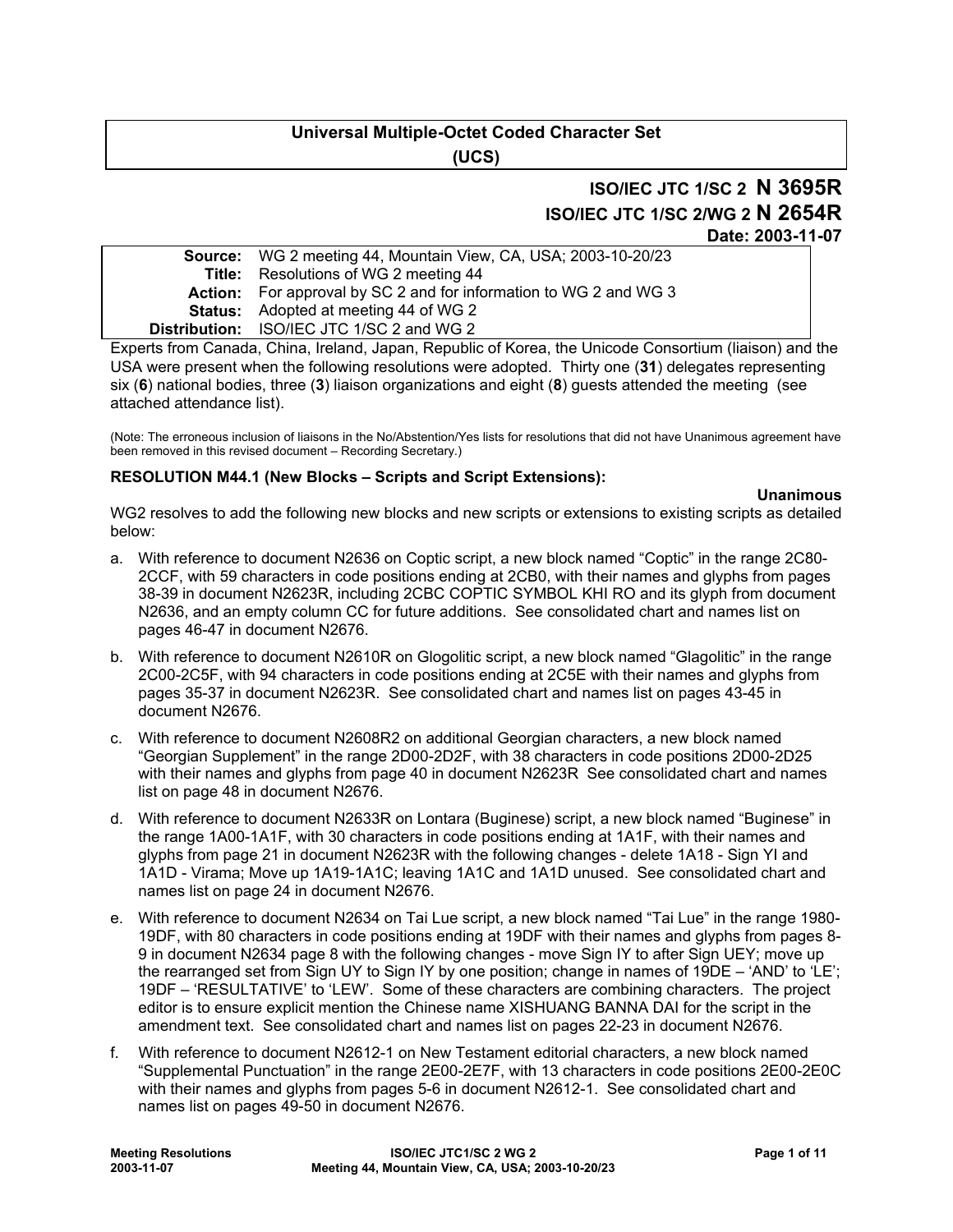- g. With reference to document N2612-2 on Greek numerical characters, a new block named "Ancient Greek Numbers" in the range 10140-1018F, with 21 characters in code positions 10175-10189 with their names and glyphs from pages 45-46 in document N2623R. See consolidated chart and names list on pages 55-57 in document N2676.
- h. With reference to document N2642 on additional Greek editorial and punctuation characters, a new block named "Combining Diacritical Marks Supplement" in the range 1DC0-1DFF, with the 2 characters 1DC0 COMBINING DOTTED GRAVE ACCENT and 1DC1 COMBINING DOTTED ACUTE ACCENT, with their glyphs from document N2642. See consolidated chart and names list on pages 27-28 in document N2676.
- i. With reference to document N2583R on Old Persian script, a new block named "Old Persian" in the range 103A0-103DF, with 50 characters in code positions ending at 103D5 with their names and glyphs from pages 5-6 in document See consolidated chart and names list on pages 58-59 in document N2676.
- j. With reference to document N2524 on Kharoshthi script, a new block named "Kharoshthi" in the range 10A00-10A5F, with 65 characters in code positions ending at 10A58 with their names and glyphs on pages 51-52 in document N2623R, with corrected spellings for names of 10A57. Some characters in this set are combining characters. 103AF, the VIRAMA character is an Alternate Format Character. See consolidated chart and names list on pages 60-61 in document N2676.
- k. With reference to document N2547 on ancient Greek musical symbols, a new block named "Ancient Greek Musical Notation" in the range 1D200-1D24F, with characters in code positions 1D200-1D245 with their names and glyphs from pages 53-54 in N2623R. Some characters in this set are combining characters. See consolidated chart and names list on pages 62-63 in document N2676.

# **RESOLUTION M44.2 (Arabic Supplement):**

### **No: China**

## **Yes: Canada, Ireland, Japan, Republic of Korea and the USA**

With reference to document N2598R2 on additional Arabic characters, WG 2 resolves to create a new block named "Arabic Supplement" in the range 0750-077F, and populate it with 26 characters in code positions 0750-0769 with names and glyphs shown on pages 13-14 in document N2623R; some of these characters are right-to-left characters. See consolidated chart and names list on pages 14-15 in document N2676.

### **RESOLUTION M44.3 (Syloti Nagri script):**

### **No: China**

# **Yes: Canada, Ireland, Japan, Republic of Korea and the USA**

With reference to document N2591 on Syloti Nagri script, WG 2 resolves to create a new block named "Syloti Nagri" in the range A800-A82F, and populate it with 44 characters in code positions A800-A82B with the names and glyphs given on page 51 of document N2591. Some of these characters are combining characters. See consolidated chart and names list on page 51 in document N2676.

### **RESOLUTION M44.4 (Phags-Pa script):**

**No: China** 

# **Yes: Canada, Ireland, Japan, Republic of Korea and the USA**

With reference to document N2622 on Phags-Pa script, WG 2 resolves to create a new block named "Phags-Pa" in the range A840-A87F (block start changed to A840 from AB80 proposed in document N2622), and populate it with 52 characters in code positions A840-A873 with the names and glyphs from table 1 in document N2622. Document N2666 will also be used as a basis for creating the amendment text. See consolidated chart and names list on pages 52-54 in document N2676.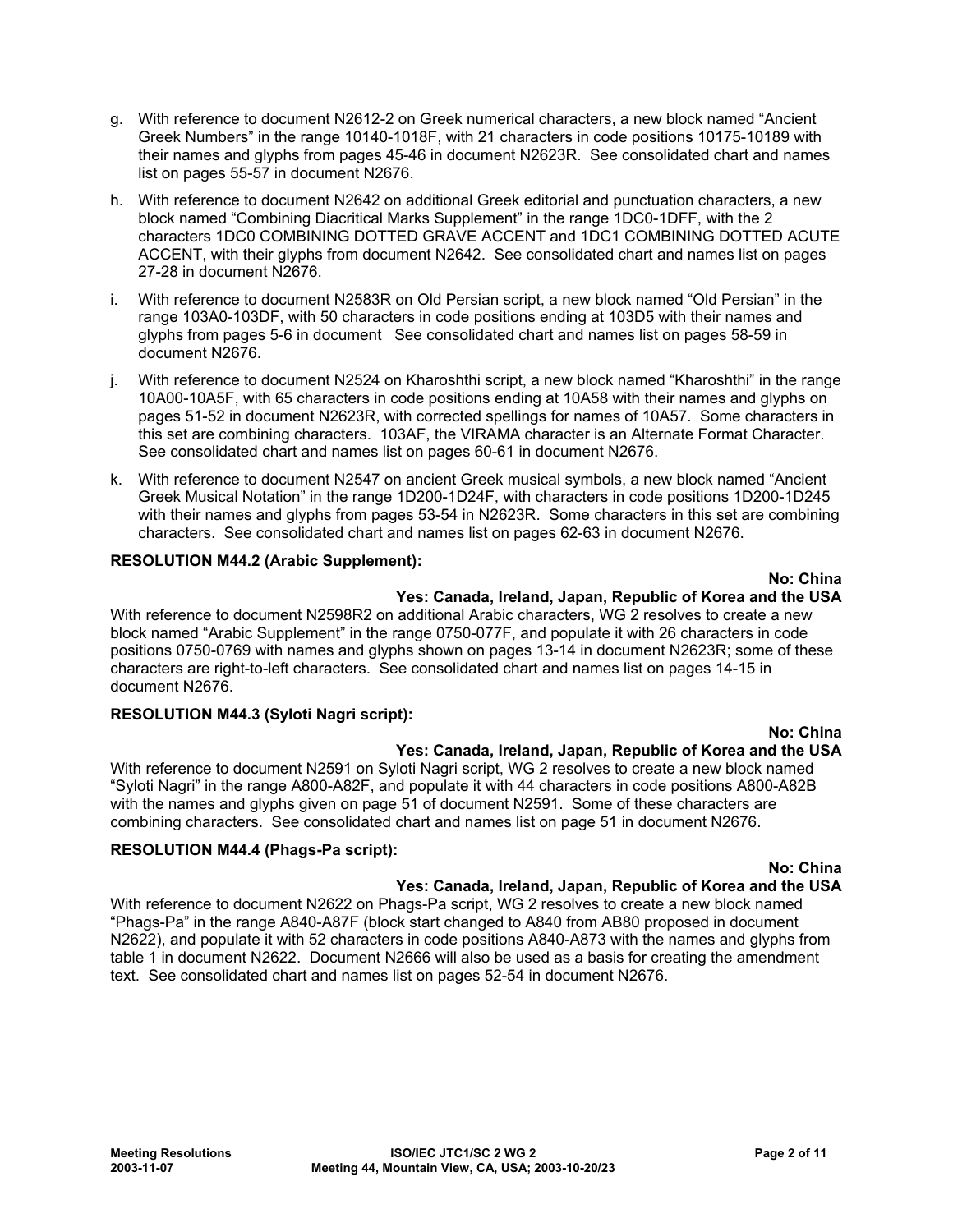# **RESOLUTION M44.5 (Additions of individual characters):**

**Unanimous** 

WG 2 resolves to add the following characters in different blocks:

- a. With reference to pages 8-9 in document N2610R on Glagolitic script, 3 characters with modified names in the "General punctuation" block: 2056 THREE DOT PUNCTUATION 2058 FOUR DOT PUNCTUATION 2059 FIVE DOT PUNCTUATION with their glyphs from document N2610R. See consolidated chart and names list on pages 29-30 in document N2676.
- b. With reference to document N2608R2 on Georgian script, 3 characters in the "Georgian" block: 10F9 GEORGIAN LETTER TURNED GAN 10FA GEORGIAN LETTER AIN 10FC MODIFIER LETTER GEORGIAN NAR with their glyphs from page 19 in document N2623R. See consolidated chart and names list on pages 21-22 in document N2676.
- c. With reference to pages 4-5 of document N2598 on additional Arabic-script characters, 4 characters in the "Arabic" block:

 061E ARABIC TRIPLE DOT PUNCTUATION 065A ARABIC VOWEL SIGN SMALL V ABOVE 065B ARABIC VOWEL SIGN INVERTED SMALL V ABOVE 065C ARABIC VOWEL SIGN DOT BELOW

with their glyphs from page 11 in document N2623R. Some of these characters are combining characters. They are right-to-left characters. See consolidated chart and names list on pages 12-13 in document N2676.

d. With reference to document N2597 on combining Zigzag above, 1 character in the "Combining Diacritical Marks" block:

035B COMBINING ZIGZAG ABOVE

with its glyph from page 5 in document N2623R. This character is a combining character. See consolidated chart and names list on pages 6-7 in document N2676.

e. With reference to document N2594 on combining double breve below (also in document N2642), 1 character in the "Combining Diacritical Marks" block: 035C COMBINING DOUBLE BREVE BELOW

with its glyph from page 5 in document N2623R. This character is a combining character. See consolidated chart and names list on pages 6-7 in document N2676.

f. With reference to Flower Punctuation Mark on page 5 in document N2591 on Syloti Nagri script, 1 character in the "General Punctuation" block:

2055 FLOWER PUNCTUATION MARK

with its glyph from page 5 in document N2591. See consolidated chart and names list on pages 29- 30 in document N2676.

- g. With reference to document N2590 on additional mathematical and letter-like characters:
	- 1 character, moved from 0358 in the proposal to 20EB, in the "Combining Diacritical Marks for Symbols" block:

20EB COMBINING LONG DOUBLE SOLIDUS OVERLAY

with its glyph from page 2 in document N2590. See consolidated chart and names list on Page 32 in document N2676.

• 1 character in the "Miscellaneous Mathematical Symbols-A" block: 27C2 PERPENDICULAR

with its glyph from page 2 in document N2590. See consolidated chart and names list on pages 39-40 in document N2676.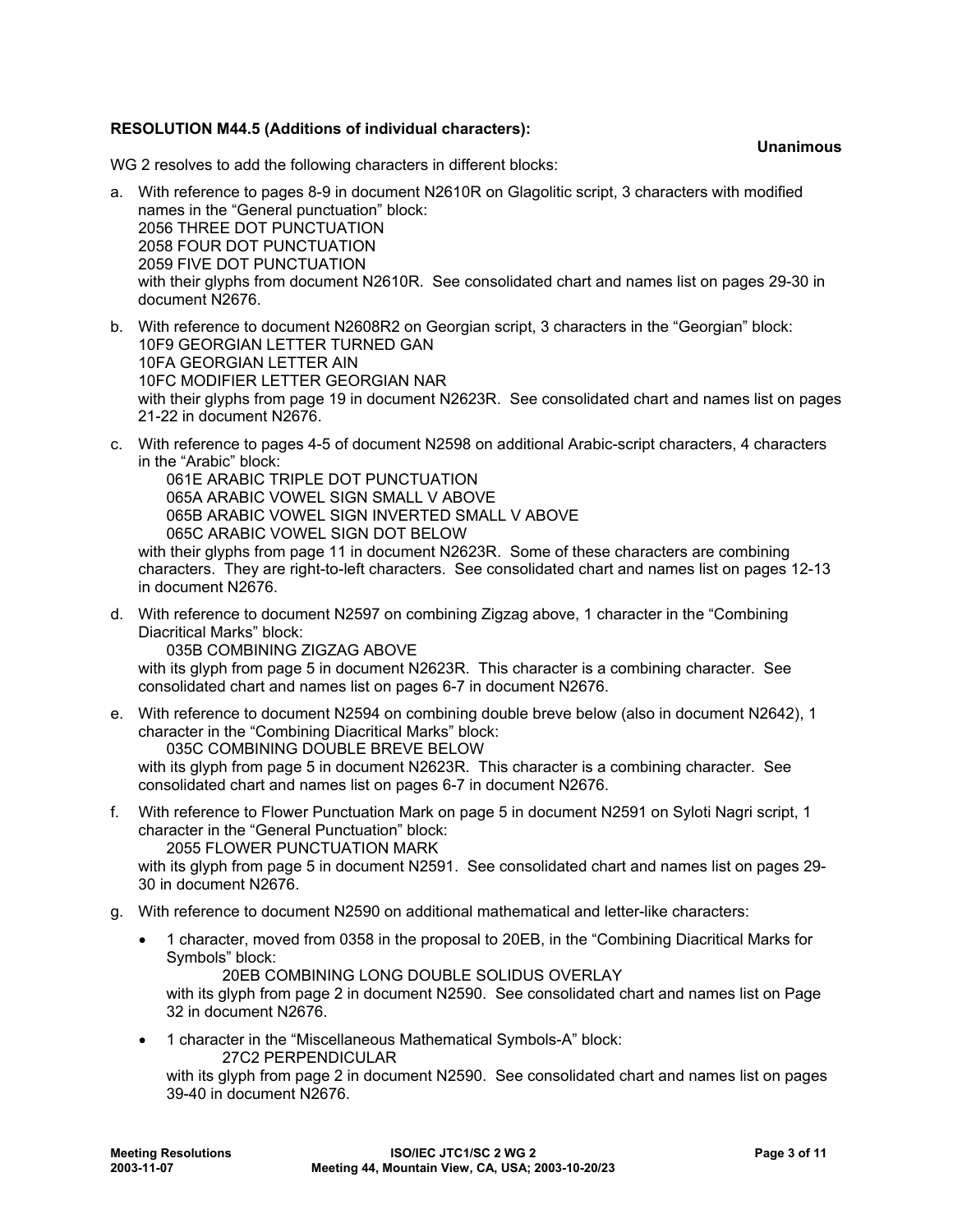- 2 characters in the "Letter-Like Symbols" block: 213C DOBLE STRUCK PI; 214C PER SIGN with their glyphs from pages 2-3 in document N2590. See consolidated chart and names list on pages 33-34 in document N2676.
- 1 character in the "Latin Extended-B" block: 0237 LATIN SMALL LETTER DOTLESS J with its glyph from page 2 in document N2590. See consolidated chart and names list on pages 4-5 in document N2676.
- 2 characters with modified names in the "Mathematical Alphanumeric Symbols" block: 1D6A4 MATHEMATICAL ITALIC SMALL DOTLESS I 1D6A5 MATHEMATICAL ITALIC SMALL DOTLESS J with their glyphs from pages 2-3 in document N2590. See consolidated chart and names list on pages 66-67 in document N2676.

h. With reference to document N2663 on symbols for genealogy and gender studies, 16 characters excluding the Battle Sign and with changed code positions in the "Miscellaneous Symbols" block: 26A2 DOUBLED FEMALE SIGN 26A3 DOUBLED MALE SIGN 26A4 INTERLOCKED FEMALE AND MALE SIGN 26A5 MALE AND FEMALE SIGN 26A6 MALE WITH STROKE SIGN 26A7 MALE WITH STROKE AND MALE AND FEMALE SIGN 26A8 VERTICAL MALE WITH STROKE SIGN 26A9 HORIZONTAL MALE WITH STROKE SIGN 26AA MEDIUM WHITE CIRCLE 26AB MEDIUM BLACK CIRCLE 26AC MEDIUM SMALL WHITE CIRCLE 26AD MARRIAGE SYMBOL 26AE DIVORCE SYMBOL 26AF UNMARRIED PARTNERSHIP SYMBOL 26B0 COFFIN 26B1 FUNERAL URN

with their glyphs from page 2 in document N2663. See consolidated chart and names list on pages 37-38 in document N2676.

i. With reference to document N2586R on five miscellaneous symbols, 5 characters in the "Miscellaneous Symbols" block:

267E PERMANENT PAPER SIGN 267F WHEELCHAIR SYMBOL 269B ATOM SYMBOL 269C FLEUR-DE-LIS

with their glyphs from pages 29-30 in document N2623R. See consolidated chart and names list on pages 37-38 in document N2676.

j. With reference to document N2581R2 on Arabic Zwarakay character, 1 character in the "Arabic" block:

0659 ARABIC ZWARAKAY

with its glyph from page 2 in document 2581R2. This character is a combining character. See consolidated chart and names list on pages 12-13 in document N2676.

k. With reference to document N2579 on Guarani and Austral signs, 2 characters in the "Currency Symbols" block:

 20B2 GUARANI SIGN; 20B3 AUSTRAL SIGN with their glyphs from page 1 of document N2579. See consolidated chart and names list on page 31 in document N2676.

l. With reference to document N2617 on Tamil Letter Sha, 1 character in the "Tamil" block: 0BB6 TAMIL LETTER SHA

with its glyph from page 17 in document N2623R. See consolidated chart and names list on pages 18-19 in document N2676.

m. With reference to document N2627 on Marwari character Lam with Bar, 1 character in the "Arabic Supplement" block:

076A ARABIC LETTER LAM WITH BAR

with its glyph from page 3 in document N2627. This character is a right-to-left character. See consolidated chart and names list on pages 14-15 in document N2676.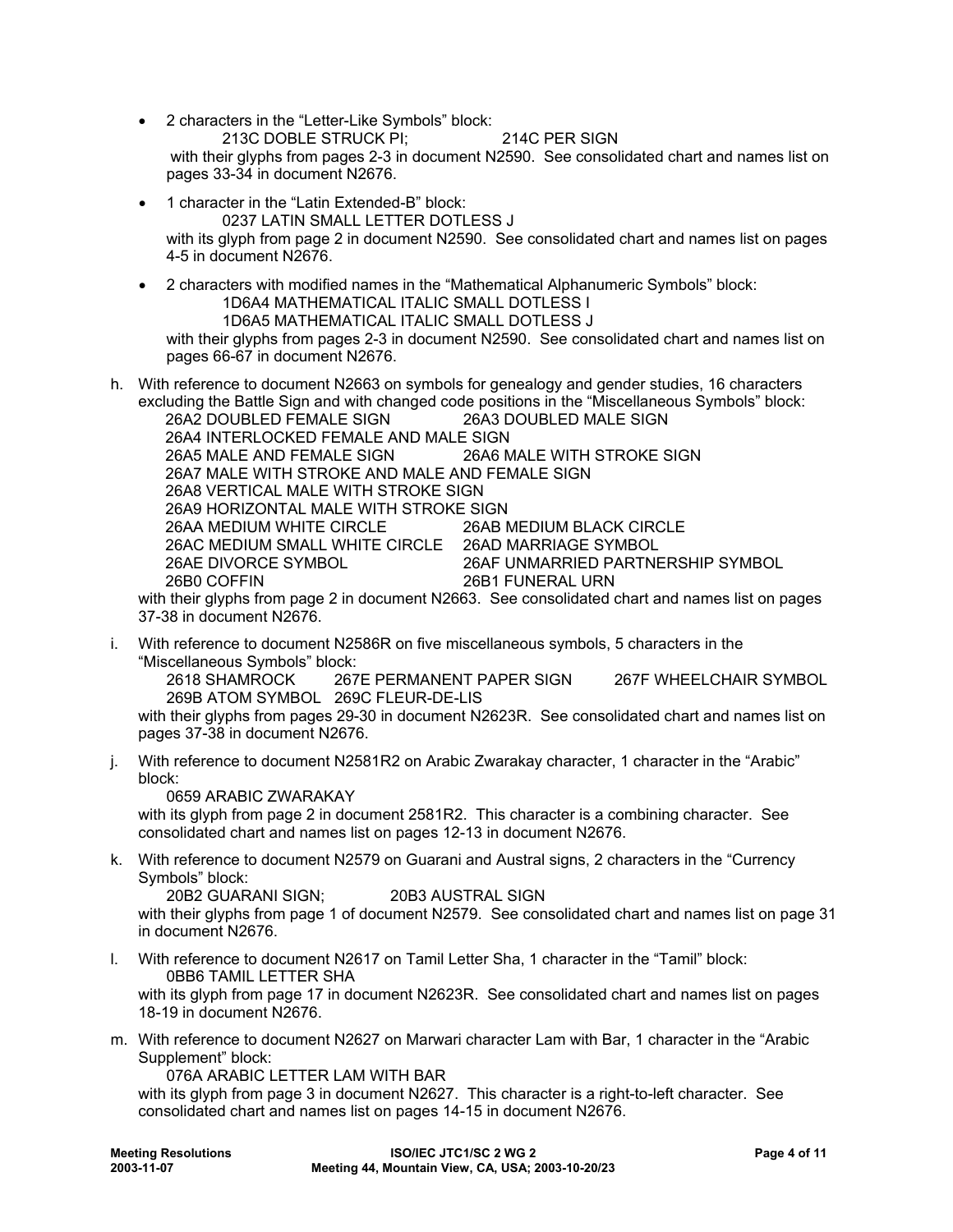n. With reference to document N2629 on horizontal arrows with vertical tips, 4 characters in the "Miscellaneous Symbols and Arrows" block:

 2B0E RIGHTWARDS ARROW WITH TIP DOWNWARDS 2B0F RIGHTWARDS ARROW WITH TIP UPWARDS 2B10 LEFTWARDS ARROW WITH TIP DOWNWARDS 2B11 LEFTWARDS ARROW WITH TIP UPWARDS

with their glyphs in page 34 of document N2623R corrected by swapping the shapes for Leftwards and Rightwards characters. See consolidated chart and names list on pages 41-42 in document N2676.

- o. With reference to discussion on New Testament editorial characters in document N2612-1 (see document N2675), 1 character in the Supplemental Punctuation" block: 2E0D RAISED SMALL DIAGONAL LOWER LEFT TO UPPER RIGHT with a glyph that is a mirrored version of the glyph of 2E0C from document N2512-1. See consolidated chart and names list on pages 49-50 in document N2676.
- p. With reference to document N2612-3 on ancient Greek numbers, 53 characters in the new "Ancient Greek Numbers" block in the range "10140-1018F", at code positions 10140 to 10174 with their names and glyphs as shown on pages 46-47 in document N2623R. See consolidated chart and names list on pages 55-56 in document N2676.
- q. With reference to document N2632 on phonetic characters with middle tilde, 11 characters in the "Phonetic Extensions" block:

 1D6C LATIN SMALL LETTER B WITH MIDDLE TILDE 1D6D LATIN SMALL LETTER D WITH MIDDLE TILDE 1D6E LATIN SMALL LETTER F WITH MIDDLE TILDE 1D6F LATIN SMALL LETTER M WITH MIDDLE TILDE 1D70 LATIN SMALL LETTER N WITH MIDDLE TILDE 1D71 LATIN SMALL LETTER P WITH MIDDLE TILDE 1D72 LATIN SMALL LETTER R WITH MIDDLE TILDE 1D73 LATIN SMALL LETTER R WITH FISHHOOK AND MIDDLE TILDE 1D74 LATIN SMALL LETTER S WITH MIDDLE TILDE 1D75 LATIN SMALL LETTER T WITH MIDDLE TILDE 1D76 LATIN SMALL LETTER Z WITH MIDDLE TILDE with their glyphs from page 22 in document. Document N2665 will also be used as a basis for

creating the Amendment text. See consolidated chart and names list on pages 25-26 in document N2676.

r. With reference to document N2612-4 on combining asterisk below, 1 character in the "Combining Diacritical Marks" block:

0359 COMBINING ASTERISK BELOW

with its glyph from page 5 in document N2623R. See consolidated chart and names list on pages 6-7 in document N2676.

s. With reference to document N2612-5 on Greek rho with stroke symbol, 1 character in the "Greek and Coptic" block:

03FC GREEK RHO WITH STROKE SYMBOL

with its glyph from page 7 in document N2623R. See consolidated chart and names list on pages 8-9 in document N2676.

t. With reference to document N2612-6 on two ancient Greek mathematical characters, 2 characters in the "Miscellaneous Mathematical Symbols-A" block:

27C0 THREE DIMENSIONAL ANGLE

27C1 WHITE TRIANGLE CONTAINING SMALL WHITE TRIANGLE

with their glyphs from page 31 in document N2623R. See consolidated chart and names list on pages 39-40 in document N2676.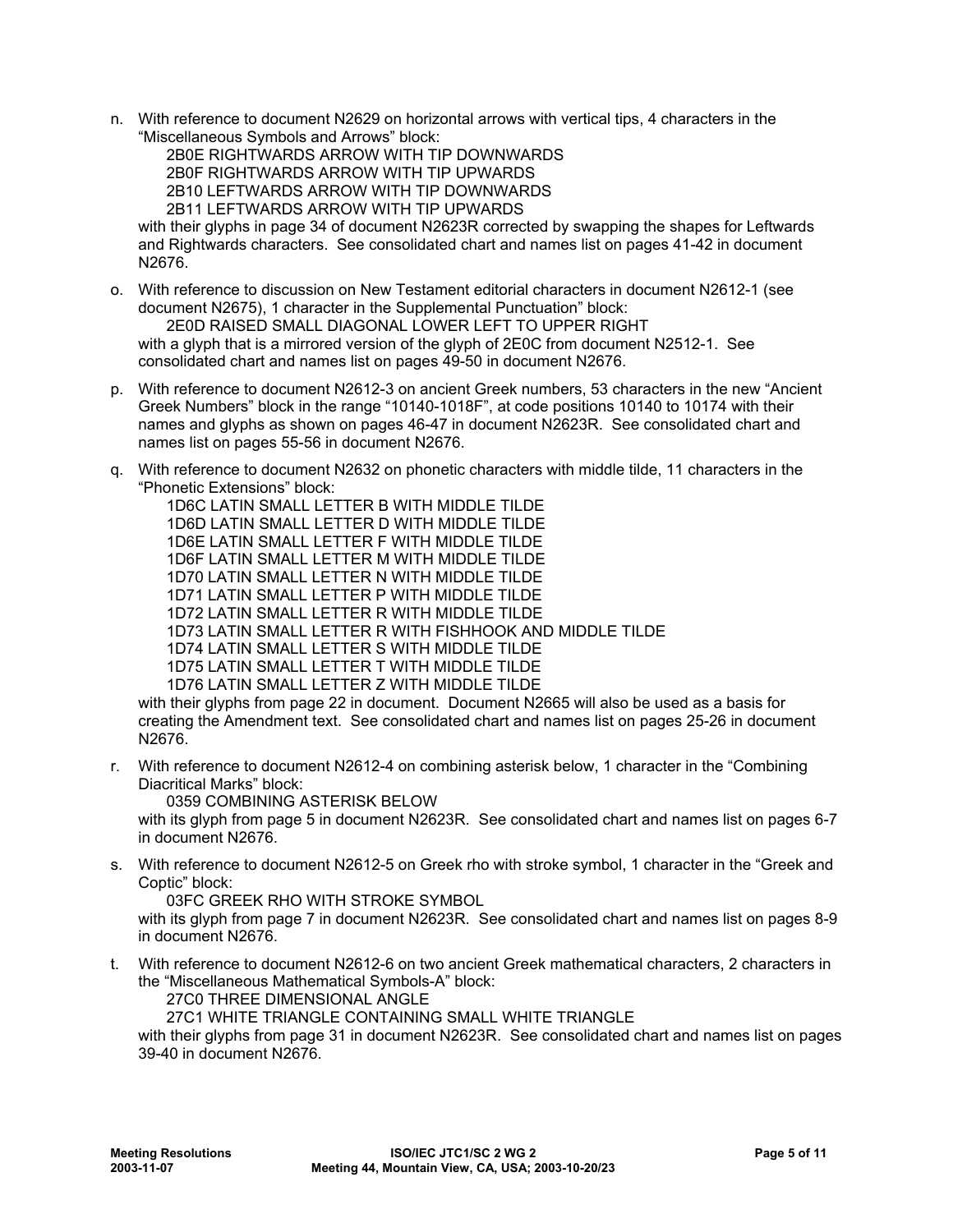u. With reference to document N2612-7 on three additional punctuation characters, 3 characters with new names and code positions in the "General Punctuation" block:

 205A TWO DOT PUNCTUATION 205B FOUR DOT MARK

205C DOTTED CROSS

with their glyphs from the last page of document 2612-7. See consolidated chart and names list on pages 29-30 in document N2676.

- v. With reference to document N2640 on Afghani sign, 1 characters in the "Arabic" block: 060B AFGHANI SIGN with its glyph from page 1 of document N2640. This character is a right-to-left character. See consolidated chart and names list on pages 12-13 in document N2676.
- w. With reference to document N2647 on double oblique hyphen, unified with Coptic Double Hyphen from document N2636, 1 character in the "Supplemental Punctuation" block: 2E17 DOUBLE OBLIQUE HYPHEN

with its glyph from document Glyph B on page 1 in document N2647. See consolidated chart and names list on pages 49-50 in document N2676.

x. With reference to document N2641 on one Irish phonetic letter, 1 character in the "Phonetic Extensions" block:

1D79 LATIN SMALL LETTER INSULAR G

with its glyph from page 1 in document N2641. See consolidated chart and names list on pages 27- 28 in document N2676.

y. With reference to document N2645 on 'th' with strikethrough, 1 character in the "Latin Extended-B" block:

 0238 LATIN SMALL LETTER TH WITH STRIKETHROUGH with its glyph from document N2645. See consolidated chart and names list on pages 4-5 in document N2676.

- z. With reference to document N2642 on additional Greek editorial and punctuation characters:
	- 4 characters in the "Supplemental Punctuation" block:
	- 2E0E EDITORIAL CORONIS 2E0F PARAGRAPHOS 2E10 FORKED PARAGRAPHOS 2E11 REVERSED FORKED PARAGRAPHOS with their glyphs from document N2642. See consolidated chart and names list on pages 49-50 in document N2676.
	- 1 character in the "General Punctuation" block: 205D TRICOLON with its glyph from document N2642. See consolidated chart and names list on pages 29-30 in document N2676.
	- 5 characters in the "Supplemental Punctuation" block, in code positions moved down by one: 2E12 HYPODIASTOLE 2E13 DOTTED OBELOS 2E14 DOWNWARDS ANCORA 2E15-UPWARDS ANCORA
		-
		- 2E16 DOTTED RIGHT-POINTING ANGLE

with their glyphs from document N2642. See consolidated chart and names list on pages 49-50 in document N2676.

• 3 characters in the "Greek and Coptic" block:

03FD REVERSED GREEK CAPITAL LUNATE SIGMA SYMBOL

03FE-DOTTED GREEK CAPITAL LUNATE SIGMA SYMBOL

03FF-REVERSED DOTTED GREEK CAPITAL LUNATE SIGMA SYMBOL

with their glyphs from document N2642. See consolidated chart and names list on pages 8-9 in document N2676.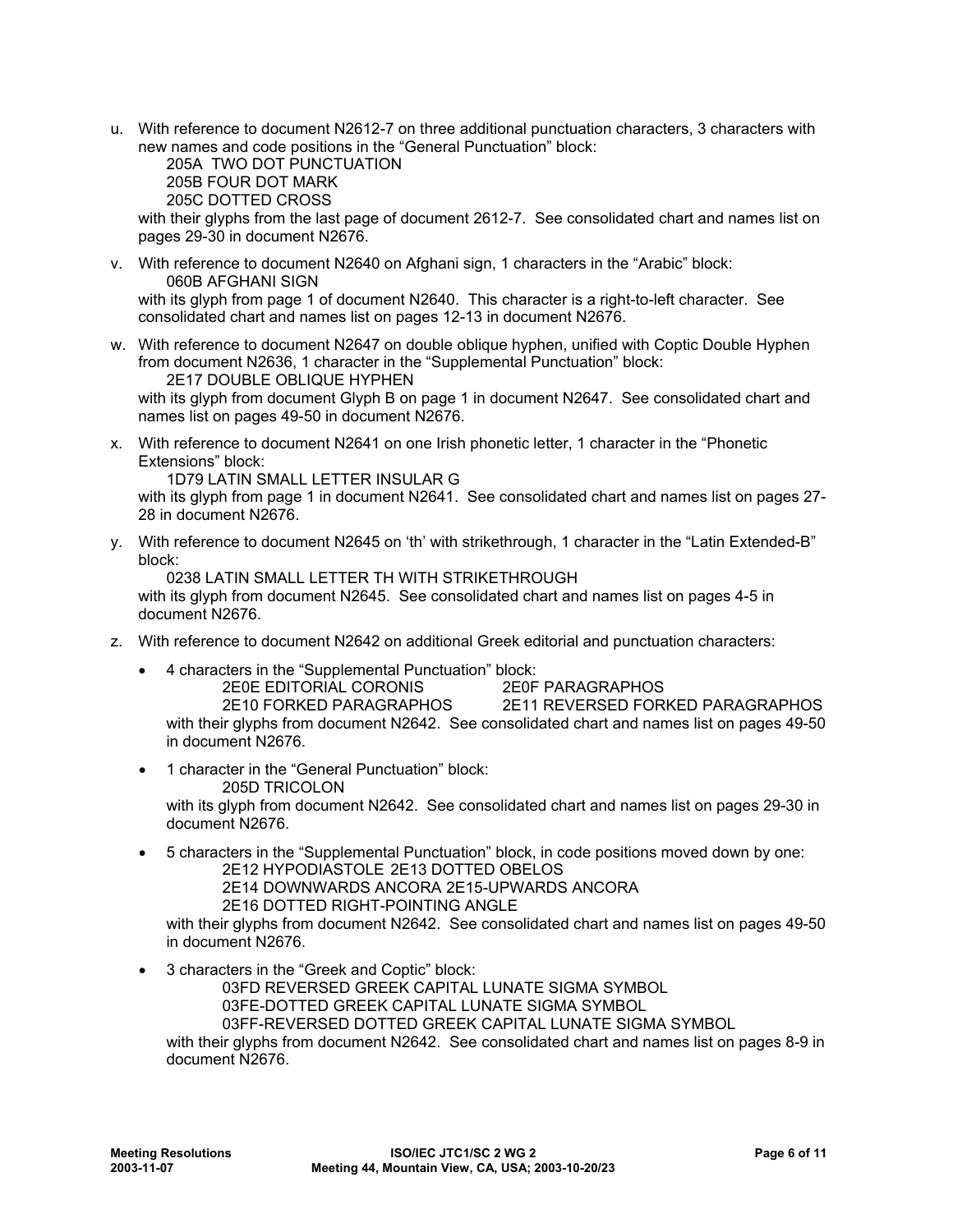aa. With reference to document N2546 on Greek metrical symbols, 9 characters, moved from 2692-269A in document N2632R to 23D1-23D9, in the "Miscellaneous Technical" block:

 23D1 METRICAL BREVE 23D2 METRICAL LONG OVER SHORT 23D3 METRICAL SHORT OVER LONG 23D4 METRICAL LONG OVER TWO SHORTS 23D5 METRICAL TWO SHORTS OVER LONG 23D6 METRICAL TWO SHORTS JOINED 23D7 METRICAL TRISEME 23D8 METRICAL TETRASEME 23D9 METRICAL PENTASEME

with the glyphs for 2692—269A on page 29 in N2632R page 29. See consolidated chart and names list on pages 35-36 in document N2676.

bb. With reference to document N2543 on Devanagari Glottal Stop, 1 character in the "Devanagari" block: 097D DEVANAGARI GLOTTAL STOP

with the glyph without the top bar from page 15. See consolidated chart and names list on pages 17- 18 in document N2676.

- cc. With reference to document N2655 on symbols used in dictionaries
	- 9 characters with new code positions in the "Miscellaneous Symbols" block: 2692 HAMMER AND CHISEL 2693-ANCHOR

| 2694 CROSSED SWORDS  | 2695-ROD OF AESCLEPIUS |
|----------------------|------------------------|
| 2696 SCALES          | 2697 ALEMBIC           |
| 2698 FLOWER          | 2699 GFAR              |
| 269A STAFF OF HERMES |                        |

with their glyphs in the table on page 9 of document N2655. See consolidated chart and names list on pages 37-38 in document N2676.

- 1 character with a new code position in the "General Punctuation" block: 205E VERTICAL FOUR DOTS with its glyph from table on page 10 of document N2655. See consolidated chart and names list on pages 29-30 in document N2676.
- 2 characters in the "Miscellaneous Symbols and Arrows" block:
	- 2B12 SQUARE WITH TOP HALF BLACK

2B13 SQUARE WITH BOTTOM HALF BLACK

with their glyphs from page 10 of document N2655. See consolidated chart and names list on pages 41-42 in document N2676.

# **RESOLUTION M44.6 (Clarification text for Variation Selectors):**

### **Unanimous**

With reference to discussion on Latin Variation Selectors in document N2593 from DIN, WG 2 instructs its project editor to add appropriate text in the next amendment to the standard to clarify that Variation Selectors apply only to Base characters.

# **RESOLUTION M44.7 (Unified CJK Ideographs in CJK Compatibility block):**

### **Unanimous**

WG2 instructs IRG to investigate the many missing source references for CJK Unified Ideographs located in the CJK Compatibility block (listed on top of page 2 in document N2667, under item 2a), and provide the missing source references for inclusion in CJKU\_Sr.txt file to the project editor before 2003-12-15. The project editor is instructed to include these as part of the next amendment to the standard.

# **RESOLUTION M44.8 (CJK Source Reference Corrections):**

# **Unanimous**

With reference to CJK ideograph source reference corrections reported in document N2667, WG 2 accepts the following proposed corrections:

- a. Change reference file for information for 04443, 04695, 058F3, 09376, and 04D56 (reference item 2a) in CJKU\_SR.txt file.
- b. Remove the JPN references for 041B4, 0517B and 08980 in CJKU\_SR.txt file.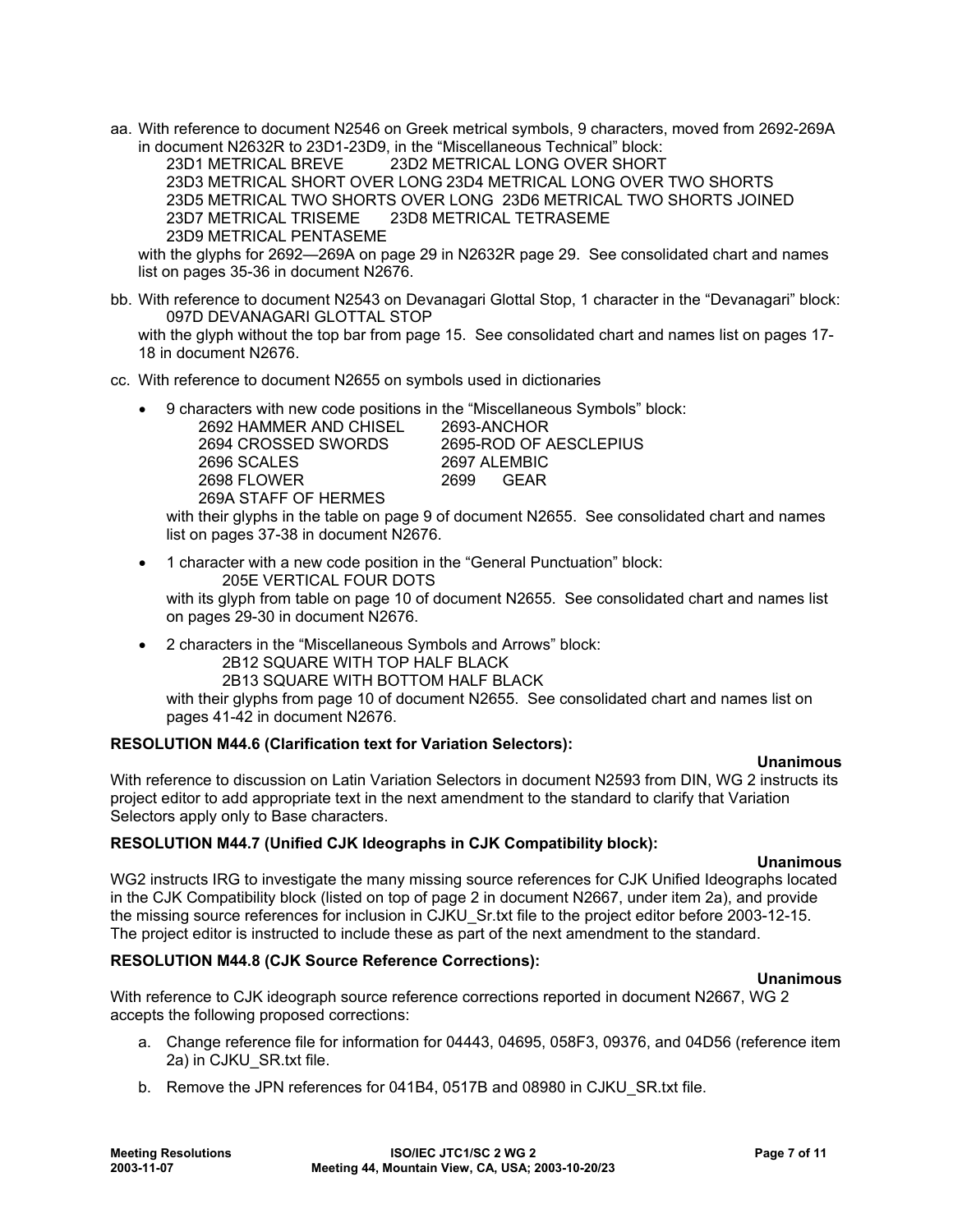**Meeting Resolutions ISO/IEC JTC1/SC 2 WG 2 Page 8 of 11 2003-11-07 Meeting 44, Mountain View, CA, USA; 2003-10-20/23**

### c. Remove HKSCS reference for 8728, and add the missing (approximately 3270) HKSCS-2001 references to the CJKU\_SR.txt file.

- d. Correct the HKSCS references for 23FF0 and 25D20 after cross-checking with the glyphs for these in the HKSCS-2001 source document in CJKU\_SR.txt file
- e. Add the HKSCS Compatibility Ideograph source references in CJKC\_SR.txt file for F907, 2F825, 2F83B, 2F878, 2F8A6, and 2F9BC.

# **RESOLUTION M44.9 (K4 Source reference corrections):**

**Unanimous**  With reference to the six erroneous K source information in CJKU\_SR.txt file reported in document N2667, WG 2 resolves to remove the suspect K4 references for 03614, 03B20, 05579, 05C21, 06725, and 06DA4, unless Republic of Korea provides the corrected K4 entries in hexadecimal format and the correct Glyphs for these to the project editor before 2003-12-15.

Further, WG 2 accepts the recommendation to change the appropriate K4 decimal indices to the corresponding K4 hexadecimal notation (per 1<sup>st</sup> bullet in document N2667) and to add a note to clarify the relationship between the original K4 decimal index and the hexadecimal notation (per  $3<sup>rd</sup>$  bullet in document N2667) used in the standard.

# **RESOLUTION M44.10 (Processing of Amd 1 to 10646: 2003):**

WG 2 requests SC2 to approve a project subdivision for Amendment no. 1 to ISO/IEC 10646: 2003, with the scope of encoding the approved scripts and characters and error-corrective actions, accepted in resolutions M44.1 through M44.57 above. Document N2676 contains the summary in the form of charts showing code positions and character names proposed for inclusion in this amendment. The completion schedule is PDAM-1 2004/05; FPDAM-1 2005/02; FDAM-1 2005-08.

WG 2 instructs its editor to prepare the text of PDAM-1 to ISO/IEC 10646:2003 incorporating the above characters and submit it to SC2 for further processing to meet the above target dates.

# **RESOLUTION M44.11 (IPA Extensions from China):**

With reference to document N2626 on IPA extensions, the Chinese national body is invited to submit a revised document reflecting the comments from documents N2646, N2673, the IPA handbook and the IPA ad hoc group discussion during this meeting, as part of response to the ballot on the next draft amendment to the standard.

# **RESOLUTION M44.12 (Combining Right Dot Above):**

With reference to document N2628 and related comment on that document, the Taiwan Computer Association is invited to provide clarification response to the concerns raised in document N2669. The proposal for COMBINING RIGHT DOT ABOVE can be submitted as part of response to ballot on the next draft amendment to the standard.

# **RESOLUTION M44.13 (SC 2 scope and 14651 transfer):**

With reference to documents ballot results in N2616 and N2658 on transferring of ISO/IEC 14651 from SC22 to SC2, WG 2 notes that the ballots to transfer the project to SC 2 have been approved by the respective SCs. In anticipation of the above transfer, WG 2 proposes that SC 2 adopt the following modified scope for SC2, which includes the phrase "including String Ordering" in it:

"Standardization of graphic character sets and their characteristics, *including string ordering*, associated control functions, their coded representation *of characters* for information interchange and code extension techniques. Excluded: audio and picture coding."

SC2 is further requested to relay the above to JTC 1 at its next plenary in November 2003.

# **Unanimous**

# **Unanimous**

**Unanimous** 

# **Unanimous**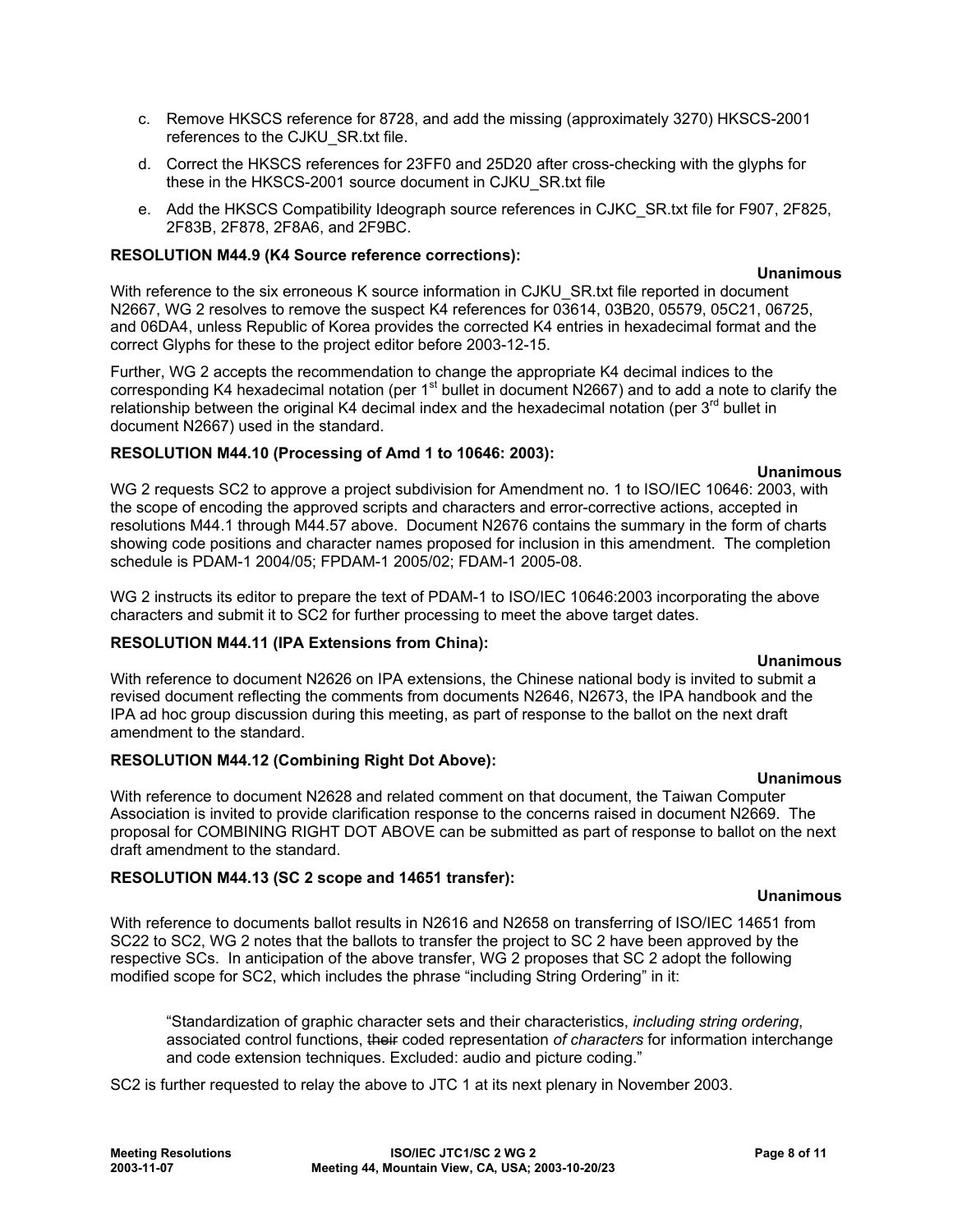# **RESOLUTION M44.14 (Future assignment of 14651 within SC 2):**

### **Abstention: Canada**

### **Yes: China, Ireland, Japan, Republic of Korea and the USA**

With reference to the anticipated transfer of ISO/IEC 14651 to SC 2 from SC 22, it is the considered opinion of WG 2 that due to the close relationship between the ISO/IEC 10646 and ISO/IEC 14651, the best home for 14651 in SC 2 is within WG 2, and requests SC 2 to assign the project to WG 2, with a corresponding expansion of the title of WG 2 to say "Multiple-octet codes and string ordering".

# **RESOLUTION M44.15 (ISO 15924 RA-JAC):**

With reference to call for nomination of WG 2 experts in document N2582, WG 2 nominates and requests SC 2 to approve the nomination of Dr. Ken Whistler and Mr. Rick McGowan as SC 2 representatives to the Registration Authority's Joint Advisory Committee for ISO 15924.

### **RESOLUTION M44.16 (Names for USIs):**

With reference to document N2589, WG2 accepts the request for providing standardized names for entities represented as USIs, and invites the US national body to provide a more detailed proposal based on discussions at meeting M44 for consideration at the next WG 2 meeting.

### **RESOLUTION M44.17 (IRG Action Items):**

WG2 instructs IRG to review and report to the next WG 2 meeting on the following:

- a. Defects on Duplicate Encoded CJK Forms reported in document N2644.
- b. Input on Basic International CJK subset in document N2649.
- c. item 1 Clarification in document N2667, for each of the eight dictionary entries, extract from the SuperCJK database additional information in the format (such as ddddd.ddd for HYD) identified in the Editor's Note on page 2 in document SC2 N3673 (FPDAM-1 to 10646-2), and prepare input suitable for adding to the CJKU\_SR.txt file, for consideration at the next WG 2 meeting in June 2004.
- d. On the characters that are reported as 'mapped from HKSCS-2001 to PUA zone' in the last paragraph on page 2 of document N2667 (CJK Ideograph source references corrections) – classifying them as candidates for CJK Unified Ideographs or CJK Compatibility Ideographs – so that they can be given a potential encoding in the non-PUA zone.
- e. On the correct glyph to use for the characters 21E2D (G\_4K source reference) and 21E45 (G\_HZ source reference).

### **RESOLUTION M44.18 (Roadmap Snapshot):**

#### **No: China Yes: Canada, Ireland, Japan, Republic of Korea and the USA**

WG2 accepts the snapshot of the latest roadmaps in document N2662R, updated reflecting the results of meeting M44, and requests SC2 to circulate it to national bodies and liaison organizations for referencing as a guide for future submissions replacing the previous snapshot document N2559.

### **RESOLUTION M44.19 (Principles and Procedures):**

### **Unanimous**

WG 2 accepts the revisions to the principles and procedures in document N2652, amended by the discussion at the meeting (to be consolidated as document N2652R), as replacement to document N2352R.

WG 2 further requests SC2 to adopt the revised Principles and Procedures document N2652R and the associated updated Proposal Summary Form and roadmap documents available on the WG 2 web site dkuug.dk/JTC1/SC2/WG 2, and to invite national bodies and liaison organizations to use these latest documents.

# **Unanimous**

**Unanimous** 

**Unanimous**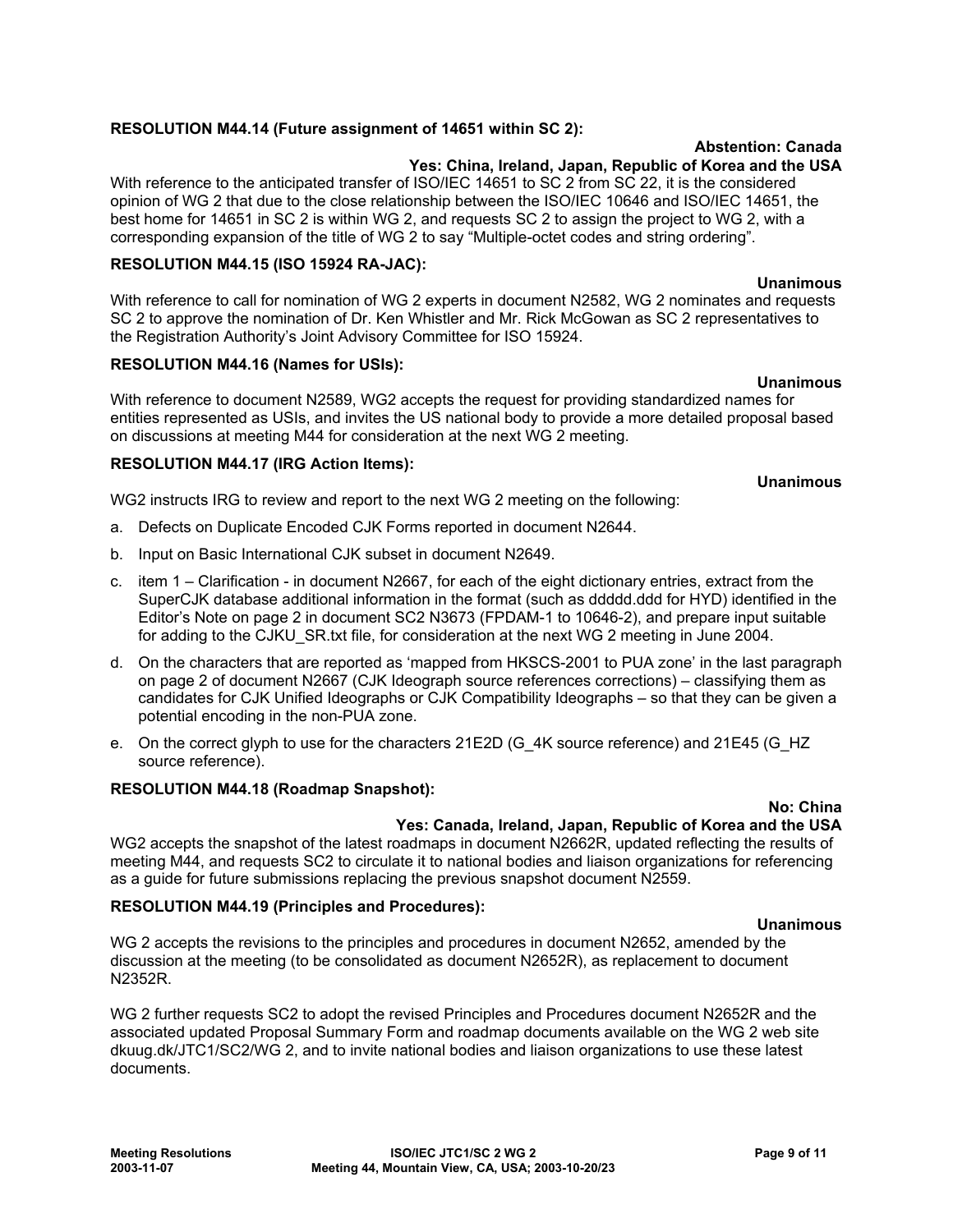# **RESOLUTION M44.20 (Tibetan BrdaRten)**

### **No: China**

### **Yes: Canada, Ireland, Japan, Republic of Korea and the USA**

With reference to the revised proposal in document N2621 on Tibetan BrdaRten from China, WG 2 resolves not to encode the suggested list of characters in the standard based on the following:

- a. All of the proposed characters can already be represented as sequences of existing encoded UCS characters, as shown explicitly in document N2624.
- b. The addition of the proposed characters would thereby lead to normalization issues.
- c. The addition of the proposed characters would also amount to a change in the overall encoding model for the Tibetan script, thereby destabilizing and introducing more complexity for existing implementations conformant to the standard.

Further.

- a. WG 2 notes that the various implementation issues for BrdaRten Tibetan raised in documents N2621 and N2661 can be addressed in a variety of ways, involving dynamic conversion interfaces to existing legacy systems and other techniques suggested in document N2668.
- b. WG 2 suggests that the list of BrdaRten Tibetan stacks enumerated in document N2621 might be appropriate for processing by WG 2 as additions to a potential future annex of named entities represented by USIs, rather than be encoded as individual characters.
- c. WG 2 notes the issues on Tibetan script encoding and its implementation in document N2661, and invites WG 2 experts to work with Chinese experts to arrive at a satisfactory solution.

### **RESOLUTION M44.21 (Future meetings):**

### **Unanimous**

WG 2 meetings:

Meeting 45 -- 2004-06-21/24, Markham, Ontario, Canada; in conjunction with SC2 plenary meeting (2004-06-24/25) Meeting 46 – 2005 – Late April or early May - (tentative), China (tentative) Meeting 47 – 2006 April / May (tentative), Europe

### **RESOLUTION M44.22 (Appreciation to TLG):**

### **By Acclamation**

WG 2 thanks members of the Thesaurus Linguae Graecae Project, University of California, Irvine, for their valuable and well-researched contributions on Ancient Greek characters for inclusion in the standard.

### **RESOLUTION M44.23 (Appreciation to DKUUG for web services):**

**By Acclamation** 

WG 2 thanks DKUUG, in particular Mr. Keld Simonsen, for its continued support of the web site for WG 2 document distribution and the e-mail server.

### **RESOLUTION M44.24 (Appreciation):**

#### **By Acclamation**

WG 2 thanks the hosts -- the US national body, the Unicode Consortium and Microsoft Corporation, and in particular Ms. Magda Danish, for hosting and providing the excellent meeting facilities and administrative support. WG2 also appreciates the kind hospitality extended by the Unicode Consortium.